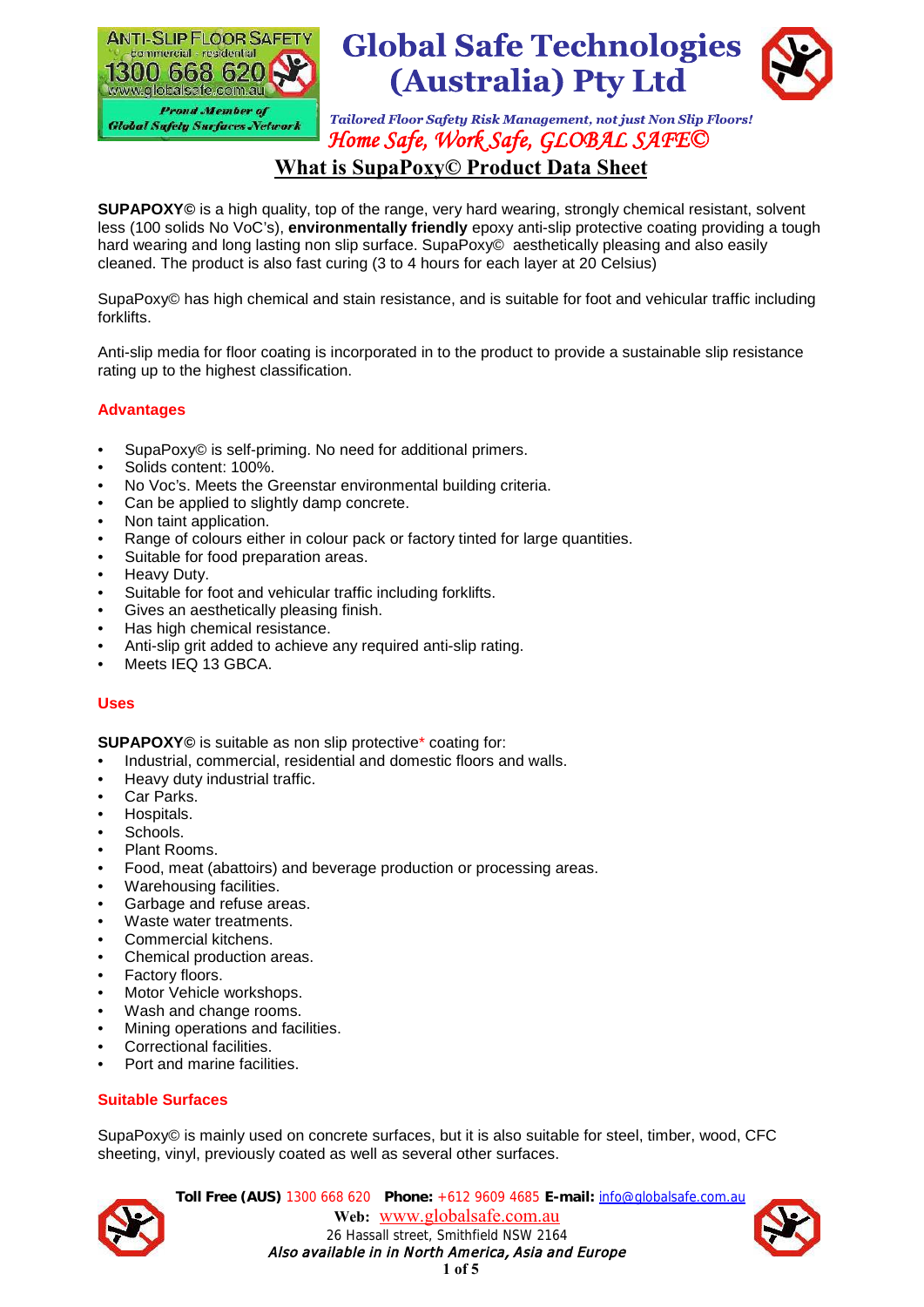



#### **Additional Uses**

SupaPoxy© can be used for high traffic, chemically demanding, anti-staining areas.

### **Specification**

The information contained in this product data sheet is typical but does not constitute a full specification as conditions and specific requirements may vary from project to project. The instructions should be considered as a minimum requirement but the applicator or contractor must use their skill, knowledge and experience to carry out additional works as may be necessary to meet the requirements of the project. Specification for specific projects should be sought from the company in writing.

### **Application Limitations**

Avoid applying when relative humidity is greater than 80% and temperature is below 12ºC.

The product should only be used by a person suitably experienced and skilled in applying epoxy (2 part) products.

Product mixed off ratio may result in the non-curing or improper curing of the product and will certainly diminish or negate the performance of the product.

### **Texture and Profile of the Product**

The finish, profile and appearance of the product may vary dependent upon the size, porosity, strength and type of aggregate and the finish of the concrete or other substrate. On sound surface the range of variation can be controlled and/or limited to closely resemble the referenced CSP standard. As the depth of removal increases, the profile of the substrate will be increasingly dominated by coarse aggregate.

### **Drying and Curing**

Drying and curing of the product is affected by type, dryness and porosity of the surface, temperature, humidity, ventilation, climate conditions and application technique and therefore drying and curing can only be given as a guide.

| Pot Life $@25°C$ :             | 30 minutes    |
|--------------------------------|---------------|
| Tack Free Time $@$ 25°C:       | 4 hours       |
| Re-Coat Time:                  | 6 to 24 hours |
| Trafficable Cure Time @ 25 °C: | 5 to 8 hours  |
| Full Cure Time @ 25°C:         | 7 days        |

### **Self Life**

(Unmixed in original unopened containers): 2 years

### **Storage**

Store in cool, dry conditions away from corrosive chemicals.

### **Clean Up**

Spills should be avoided as they are difficult to clean particularly off porous surfaces. Wet spills may be cleaned using a cloth and solvent, Aceton.

### **Tiling, Topping or Top Coating**

Not Applicable.



**Toll Free (AUS)** 1300 668 620 **Phone:** +612 9609 4685 **E-mail:** info@globalsafe.com.au Web: www.globalsafe.com.au 26 Hassall street, Smithfield NSW 2164 Also available in in North America, Asia and Europe  $2$  of  $5$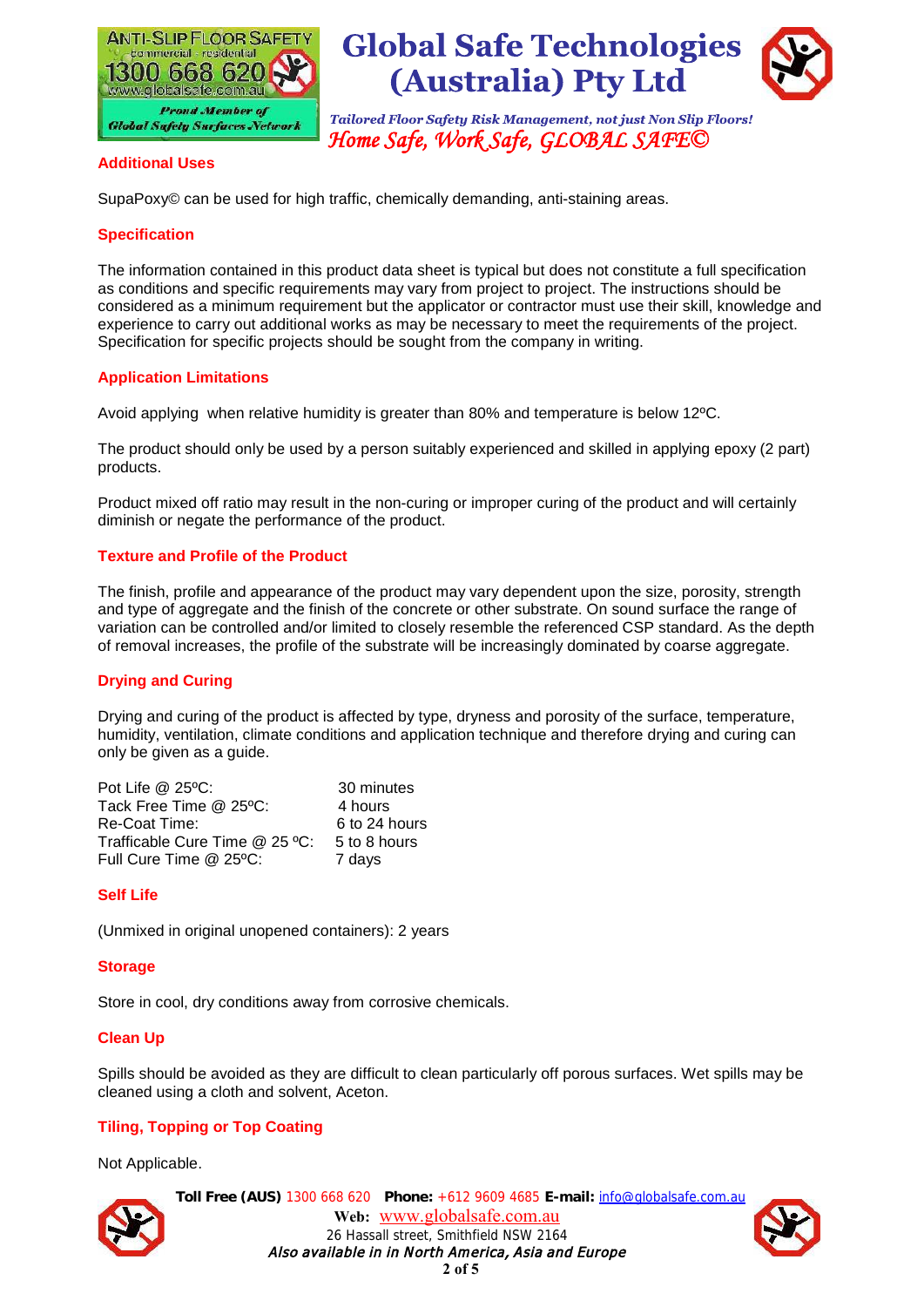



# **Safety Precautions**

For full safety data refer to the products Material Safety Data Sheet. Observe precautions as per label.

### **Colours**

SupaPoxy Colour packs are available in the following standard colours: White, Black, Light Grey, Koala Grey, Deep Grey, Red Oxide, harbour Blue and Sand. Special colours maybe available, but minimum quantity applies. Please contact us for any special colour requirement.



Disclaimer: The colour samples shown here are as near to the actual colours as possible. Actual colours may vary from representation on screen and from batch to batch. Prospective users and specifiers MUST satisfy themselves as to the suitability of coating and colour prior to application.



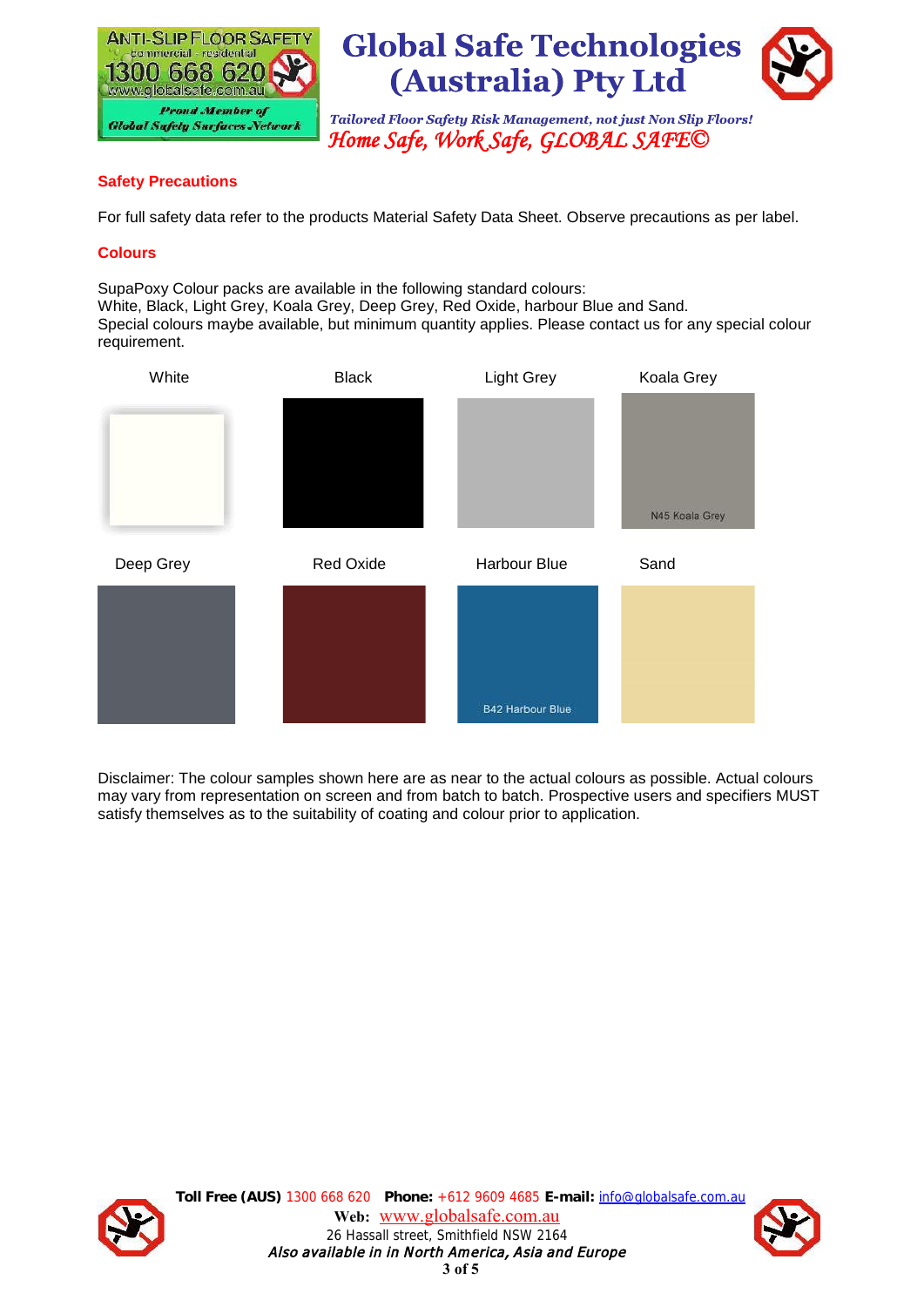



## **Test Results and Other Technical Data**

#### **Slip Resistance**

**Anti-slip Rating** As an indication of the products excellent slip resistance and wearing properties, the slip resistance rating of SupaPoxy© has been independently tested according to AS/NZ4586:2004 Appendix A (Wet Pendulum Test) and achieved a mean BPN of 68, Class V ( Class P5 as per AS 4585:2013 Table 2). Note: The manner in which the product is applied will effect its anti-slip rating and may produce a lower result. An accelerated wear test of 5000 cycles equating to approximately 2 years plus. The mean worn product's slip rating has increased by 4 BPN, to a 72.

#### **\*/\*\*Product Limitations**

Areas of a build up of excessively fatty or greasy substances and grime will diminish or negate the product's effectiveness and before application a trial is always recommended for in these areas. To maintain the anti-slip properties, it is essential that the product be keep free and clean of dirt build-up and chemicals spills must be immediately cleaned. May not be suitable in areas subject to extensive access to corrosive chemicals. This product while provides protection of the substrate should not be considered as a replacement for water proofing materials.



Safe Environments Pty Ltd 85028a - Accelerated Wear, SupaPoxi V 23 May 2013

Page 2 of 2



**Toll Free (AUS)** 1300 668 620 **Phone:** +612 9609 4685 **E-mail:** info@globalsafe.com.au Web: www.globalsafe.com.au 26 Hassall street, Smithfield NSW 2164 Also available in in North America, Asia and Europe 4 of  $5$